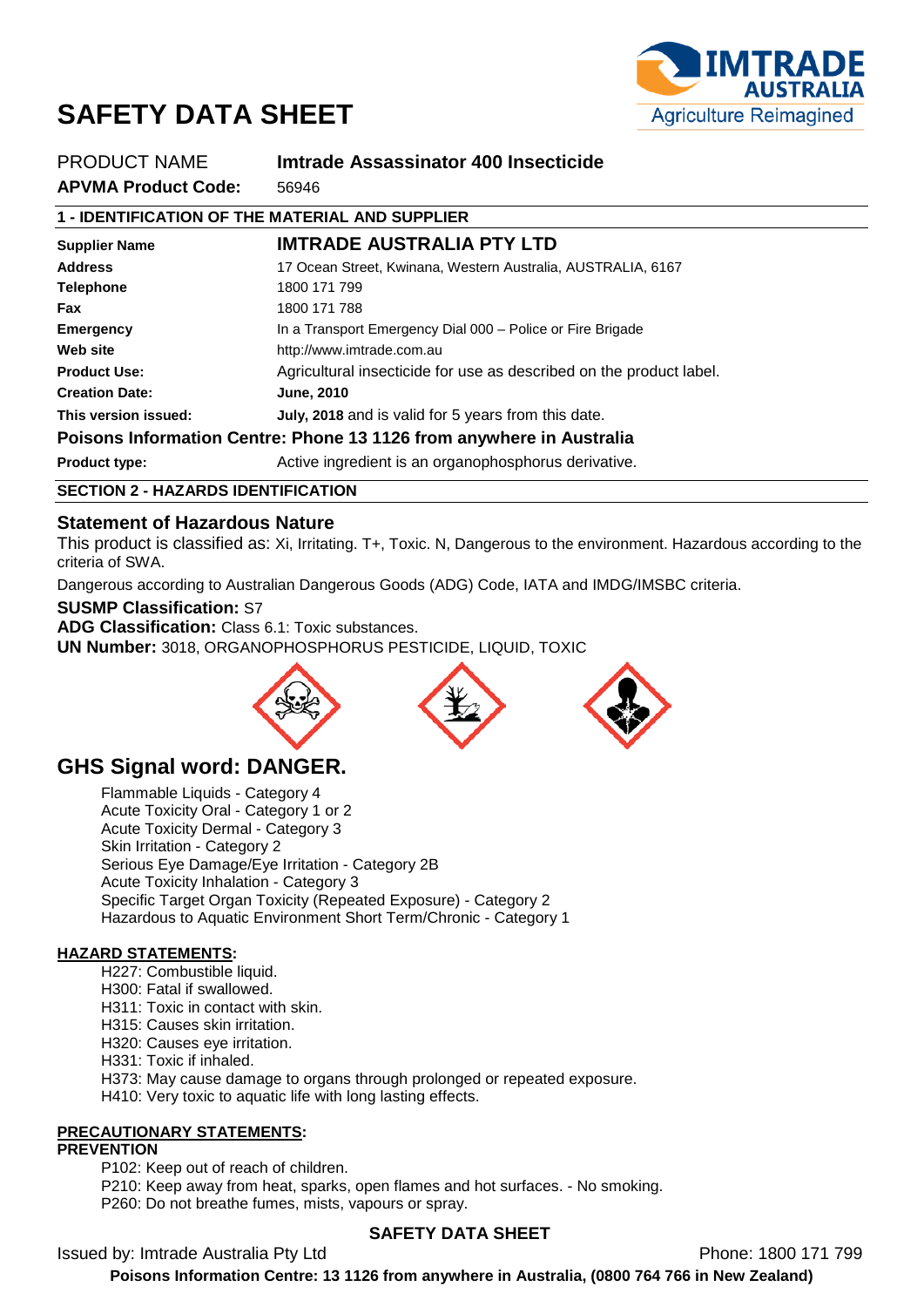P262: Do not get in eyes, on skin, or on clothing.

P264: Wash contacted areas thoroughly after handling.

P270: Do not eat, drink or smoke when using this product.

P271: Use only outdoors or in a well ventilated area.

P273: Avoid release to the environment.

P280: Wear protective gloves, protective clothing and eye or face protection.

#### **RESPONSE**

P314: Get medical advice or attention if you feel unwell.

P321: If swallowed, activated charcoal may be advised. Give atropine if instructed.

P361: Remove all contaminated clothing immediately.

P363: Wash contaminated clothing before reuse.

P301+P310: IF SWALLOWED: Immediately call a POISON CENTER or doctor.

P301+P330+P331: IF SWALLOWED: Rinse mouth. Do NOT induce vomiting.

P302+P352: IF ON SKIN: Wash with plenty of soap and water.

P304+P340: IF INHALED: Remove victim to fresh air and keep at rest in a position comfortable for breathing. P305+P351+P338: IF IN EYES: Rinse cautiously with water for several minutes. Remove contact lenses, if present and easy to do. Continue rinsing.

P332+P313: If skin irritation occurs: Get medical advice.

P337+P313: If eye irritation persists: Get medical advice.

P370+P378: In case of fire, use carbon dioxide, dry chemical, foam, water fog.

#### **STORAGE**

P405: Store locked up.

P410: Protect from sunlight.

P402+P404: Store in a dry place. Store in a closed container.

P403+P235: Store in a well-ventilated place. Keep cool.

#### **DISPOSAL**

P501: Dispose of contents and containers as specified on the registered label.

#### **Emergency Overview**

**Physical Description & Colour: Clear yellow liquid.** 

**Odour:** Aromatic solvent odour.

**Major Health Hazards:** toxic by inhalation and in contact with skin, irritating to eyes and skin, if aspirated, may cause lung damage. Signs and symptoms associated with mild exposures to organophosphate and carbamate pesticides include: headache, fatigue, dizziness, loss of appetite with nausea, stomach cramps and diarrhoea; blurred vision associated with excessive tearing; contracted pupils of the eye; excessive sweating and salivation; slowed heartbeat, often fewer than 50 per minute; rippling of surface muscles just under the skin. These symptoms may be mistaken for those of flu, heat stroke or heat exhaustion, or upset stomach. Moderately severe organophosphate and carbamate insecticide poisoning cases exhibit all the signs and symptoms found in mild poisonings, but in addition, the victim: is unable to walk; often complains of chest discomfort and tightness; exhibits marked constriction of the pupils (pinpoint pupils); exhibits muscle twitching; has involuntary urination and bowel movement. Severe poisonings are indicated by incontinence, unconsciousness and seizures.

# **SECTION 3 - COMPOSITION/INFORMATION ON INGREDIENTS**

| <b>Ingredients</b>                          | <b>CAS No</b> | Conc,%     |         | TWA $(mg/m^3)$ STEL $(mg/m^3)$ |
|---------------------------------------------|---------------|------------|---------|--------------------------------|
| Fenamiphos                                  | 22224-92-6    | 400a/L     | 0.1     | not set                        |
| Diethylene glycol monobutyl ether           | 112-34-5      | 227a/L     | not set | not set                        |
| Solvent naphtha (petroleum), heavy aromatic | 64742-94-5    | $~200$ g/L | not set | not set                        |
| Other non hazardous ingredients             | secret        | 423g/L     | not set | not set                        |
|                                             |               |            |         |                                |

This is a commercial product whose exact ratio of components may vary slightly. Minor quantities of other non hazardous ingredients are also possible.

The SWA TWA exposure value is the average airborne concentration of a particular substance when calculated over a normal 8 hour working day for a 5 day working week. The STEL (Short Term Exposure Limit) is an exposure value that may be equalled (but should not be exceeded) for no longer than 15 minutes and should not be repeated more than 4 times per day. There should be at least 60 minutes between successive exposures at the STEL. The term "peak "is used when the TWA limit, because of the rapid action of the substance, should never be exceeded, even briefly.

# **SECTION 4 - FIRST AID MEASURES**

# **General Information:**

You should call The Poisons Information Centre if you feel that you may have been poisoned, burned or irritated by this product. The number is 13 1126 from anywhere in Australia (0800 764 766 in New Zealand) and is available at all times. Have this SDS with you when you call.

# **SAFETY DATA SHEET**

Issued by: Imtrade Australia Pty Ltd **Phone: 1800 171 799**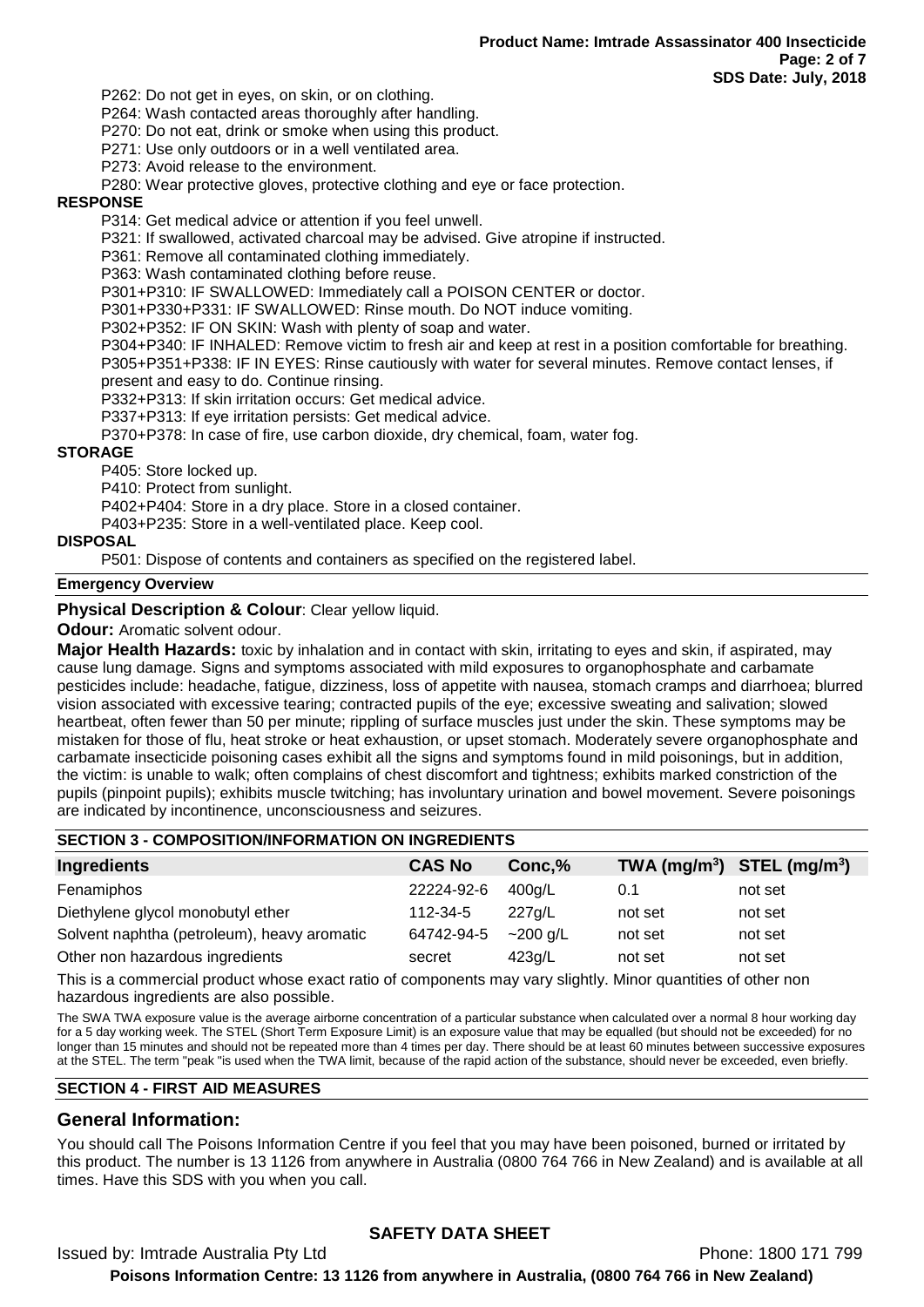#### **If swallowed, splashed on skin or inhaled, contact a Poisons Information Centre or a doctor at once. Remove any contaminated clothing and wash skin thoroughly. If swallowed, use of activated charcoal may be advised. Give atropine if instructed.**

**Inhalation:** If inhalation occurs, contact a Poisons Information Centre. Urgent hospital treatment is likely to be needed. Remove source of contamination or move victim to fresh air. If breathing is difficult, oxygen may be beneficial if administered by trained personnel, preferably on a doctor's advice. DO NOT allow victim to move about unnecessarily. Symptoms of pulmonary oedema can be delayed up to 48 hours after exposure.

**Skin Contact:** Flush contaminated area with lukewarm, gently flowing water for at least 20-30 minutes, by the clock. DO NOT INTERRUPT FLUSHING. If necessary, keep emergency vehicle waiting (show paramedics this SDS and take their advice). Under running water, remove contaminated clothing, shoes and leather goods (eg watchbands and belts). If breathing has stopped, trained personnel should begin artificial respiration or, if the heart has stopped, cardiopulmonary resuscitation (CPR) immediately.

**Eye Contact:** Immediately flush the contaminated eye(s) with lukewarm, gently flowing water for 20 minutes or until the product is removed, while holding the eyelid(s) open. Take care not to rinse contaminated water into the unaffected eye or onto the face. Obtain medical attention immediately. Take special care if exposed person is wearing contact lenses.

**Ingestion:** If swallowed, do NOT induce vomiting; rinse mouth thoroughly with water and contact a Poisons Information Centre, or call a doctor at once.

# **SECTION 5 - FIRE FIGHTING MEASURES**

**Fire and Explosion Hazards**: This product is classified as a C1 combustible product. There is little risk of an explosion from this product if commercial quantities are involved in a fire. Violent steam generation or eruption may occur upon application of direct water stream on hot liquids. Vapours from this product are heavier than air and may accumulate in sumps, pits and other low-lying spaces, forming potentially explosive mixtures. They may also flash back considerable distances.

Fire decomposition products from this product may be toxic if inhaled. Take appropriate protective measures.

**Extinguishing Media:** Water fog or fine spray is the preferred medium for large fires. Try to contain spills, minimise spillage entering drains or water courses.

**Fire Fighting:** If a significant quantity of this product is involved in a fire, call the fire brigade. There is little danger of a violent reaction or explosion if significant quantities of this product are involved in a fire. Recommended personal protective equipment is liquid-tight chemical protective clothing and breathing apparatus.

| <b>Flash point:</b>              | 70-150°C                                             |
|----------------------------------|------------------------------------------------------|
| <b>Upper Flammability Limit:</b> | 7.0%                                                 |
| <b>Lower Flammability Limit:</b> | $0.6\%$                                              |
| <b>Autoignition temperature:</b> | No data.                                             |
| <b>Flammability Class:</b>       | Flammable Category 4 (GHS), C1 combustible (AS 1940) |

# **SECTION 6 - ACCIDENTAL RELEASE MEASURES**

**Accidental release:** In the event of a major spill, prevent spillage from entering drains or water courses. Evacuate the spill area and deny entry to unnecessary and unprotected personnel. Wear full protective chemically resistant clothing including eye/face protection, gauntlets and self contained breathing apparatus. See below under Personal Protection regarding Australian Standards relating to personal protective equipment. Suitable materials for protective clothing include rubber, PVC. Eye/face protective equipment should include a full face shield. If there is a significant chance that vapours or mists are likely to build up in the cleanup area, we recommend that you use a respirator. It should be fitted with a type G cartridge, suitable for agricultural chemicals. Otherwise, not normally necessary. Stop leak if safe to do so, and contain spill. Absorb onto sand, vermiculite or other suitable absorbent material. If spill is too large or if absorbent material is not available, try to create a dike to stop material spreading or going into drains or waterways. Because of the toxicity of this product, special personal care should be taken in any cleanup operation. Sweep up and shovel or collect recoverable product into labelled containers for recycling or salvage, and dispose of promptly. Recycle containers wherever possible after careful cleaning. Refer to product label for specific instructions. After spills, wash area preventing runoff from entering drains. If a significant quantity of material enters drains, advise emergency services. Full details regarding disposal of used containers, spillage and unused material may be found on the label. If there is any conflict between this SDS and the label, instructions on the label prevail. Ensure legality of disposal by consulting regulations prior to disposal. Thoroughly launder protective clothing before storage or re-use. Advise laundry of nature of contamination when sending contaminated clothing to laundry.

# **SECTION 7 - HANDLING AND STORAGE**

**Handling:** Keep exposure to this product to a minimum, and minimise the quantities kept in work areas. Check Section 8 of this SDS for details of personal protective measures, and make sure that those measures are followed. The measures detailed below under "Storage" should be followed during handling in order to minimise risks to

# **SAFETY DATA SHEET**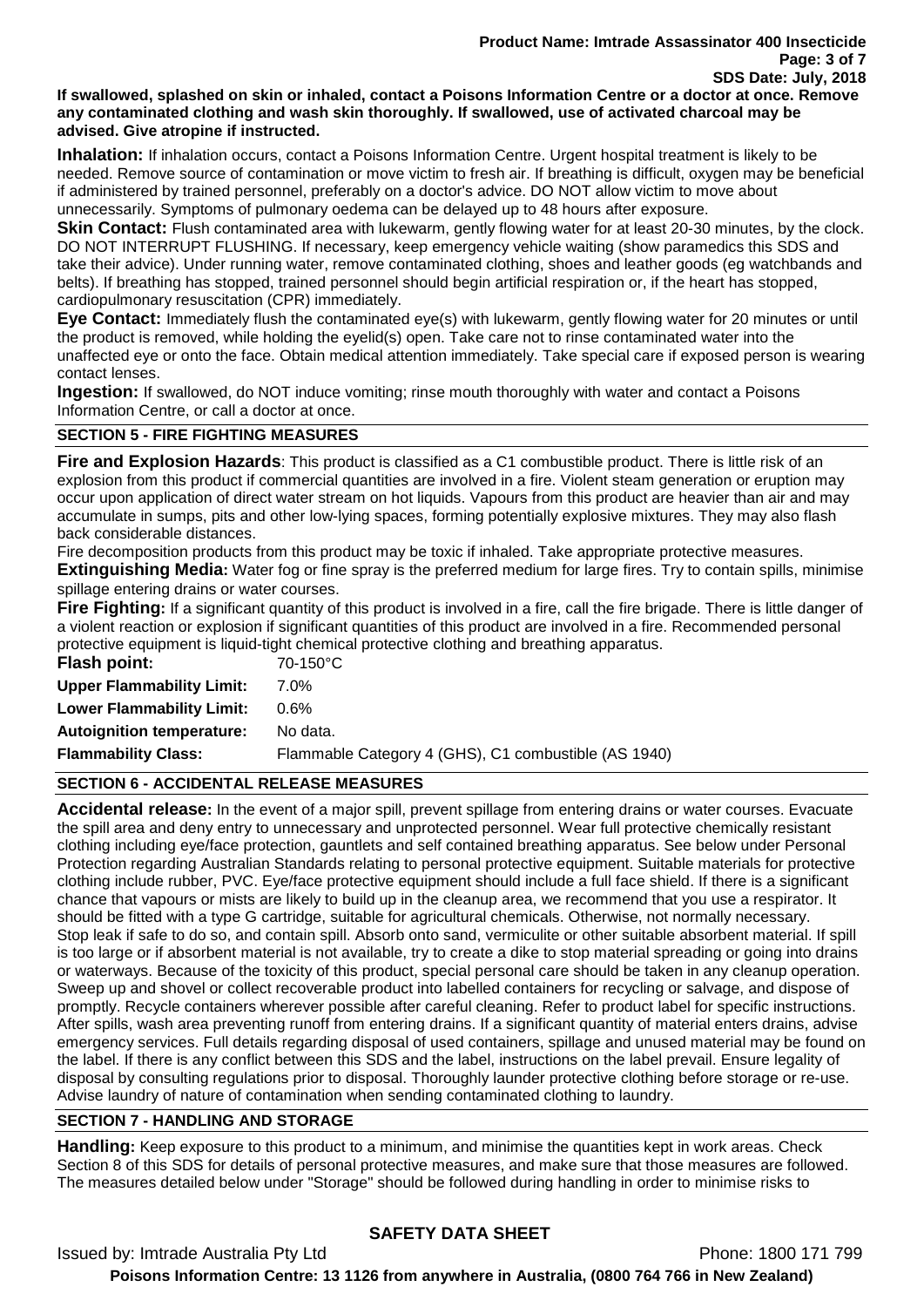persons using the product in the workplace. Also, avoid contact or contamination of product with incompatible materials listed in Section 10.

**Storage:** This product is a Scheduled Poison. Observe all relevant regulations regarding sale, transport and storage of this schedule of poison. Store in a cool, well ventilated area. Check containers periodically for leaks. Containers should be kept closed in order to minimise contamination. Make sure that the product does not come into contact with substances listed under "Incompatibilities" in Section 10. If you keep more than 2500kg or L of Dangerous Goods of Packaging Group II, you may be required to license the premises or notify your Dangerous Goods authority. If you have any doubts, we suggest you contact your Dangerous Goods authority in order to clarify your obligations. Check packaging - there may be further storage instructions on the label.

# **SECTION 8 - EXPOSURE CONTROLS AND PERSONAL PROTECTION**

The following Australian Standards will provide general advice regarding safety clothing and equipment: Respiratory equipment: **AS/NZS 1715**, Protective Gloves: **AS 2161**, Occupational Protective Clothing: AS/NZS 4501 set 2008, Industrial Eye Protection: **AS1336** and **AS/NZS 1337**, Occupational Protective Footwear: **AS/NZS2210**.

| <b>SWA Exposure Limits</b> | $TWA$ (mg/m <sup>3</sup> ) | $STEL$ (mg/m <sup>3</sup> ) |
|----------------------------|----------------------------|-----------------------------|
| Fenamiphos                 |                            | not set                     |

The ADI for Fenamiphos is set at 0.0001mg/kg/day. The corresponding NOEL is set at 0.014mg/kg/day. ADI means Acceptable Daily Intake and NOEL means No-observable-effect-level. Data from Australian ADI List, June 2013.

No special equipment is usually needed when occasionally handling small quantities. The following instructions are for bulk handling or where regular exposure in an occupational setting occurs without proper containment systems. **Ventilation:** This product should only be used where there is ventilation that is adequate to keep exposure below the TWA levels. If necessary, use a fan.

**Eye Protection:** Protective glasses or goggles should be worn when this product is being used. Failure to protect your eyes may cause them harm. Emergency eye wash facilities are also recommended in an area close to where this product is being used.

**Skin Protection:** It is essential that all skin areas are adequately covered by impermeable gloves, overalls, hair covering, apron and face shield. See below for suitable material types.

**Protective Material Types:** We suggest that protective clothing be made from the following: rubber, PVC. **Respirator:** Wear full facepiece respirator with combined dust and gas cartridge or canister.

Eyebaths or eyewash stations and safety deluge showers should be provided near to where product is being used.

# **SECTION 9 - PHYSICAL AND CHEMICAL PROPERTIES:**

| <b>Physical Description &amp; colour:</b>    | Clear yellow liquid.                             |
|----------------------------------------------|--------------------------------------------------|
| Odour:                                       | Aromatic solvent odour.                          |
| <b>Boiling Point:</b>                        | Not available.                                   |
| <b>Freezing/Melting Point:</b>               | No specific data. Liquid at normal temperatures. |
| <b>Volatiles:</b>                            | No specific data. Expected to be low at 100°C.   |
| <b>Vapour Pressure:</b>                      | 0.3kPa at 38°C (hydrocarbon solvent)             |
| <b>Vapour Density:</b>                       | >1 (hydrocarbon solvent)                         |
| <b>Specific Gravity:</b>                     | 1.07 approx                                      |
| <b>Water Solubility:</b>                     | Emulsifiable.                                    |
| pH:                                          | 5.0-6.0 (1% in water)                            |
| <b>Volatility:</b>                           | No data.                                         |
| <b>Odour Threshold:</b>                      | No data.                                         |
| <b>Evaporation Rate:</b>                     | No data.                                         |
| <b>Coeff Oil/water Distribution:</b>         | No data                                          |
| <b>Autoignition temp:</b>                    | No data.                                         |
| <b>SECTION 10 - STABILITY AND REACTIVITY</b> |                                                  |

**Reactivity:** This product is unlikely to react or decompose under normal storage conditions. However, if you have any doubts, contact the supplier for advice on shelf life properties.

**Conditions to Avoid:** Store in the closed original container in a dry, cool, well-ventilated area out of direct sunlight. **Incompatibilities:** strong acids, strong bases, strong oxidising agents.

**Fire Decomposition:** Carbon dioxide, and if combustion is incomplete, carbon monoxide and smoke. Nitrogen and its compounds, and under some circumstances, oxides of nitrogen. Occasionally hydrogen cyanide gas in reducing atmospheres. Oxides of sulfur (sulfur dioxide is a respiratory hazard) and other sulfur compounds. Most will have a foul odour. Oxides of phosphorus and other phosphorus compounds. Water. Carbon monoxide poisoning produces headache, weakness, nausea, dizziness, confusion, dimness of vision, disturbance of judgment, and unconsciousness followed by coma and death.

# **SAFETY DATA SHEET**

Issued by: Imtrade Australia Pty Ltd **Phone: 1800 171 799**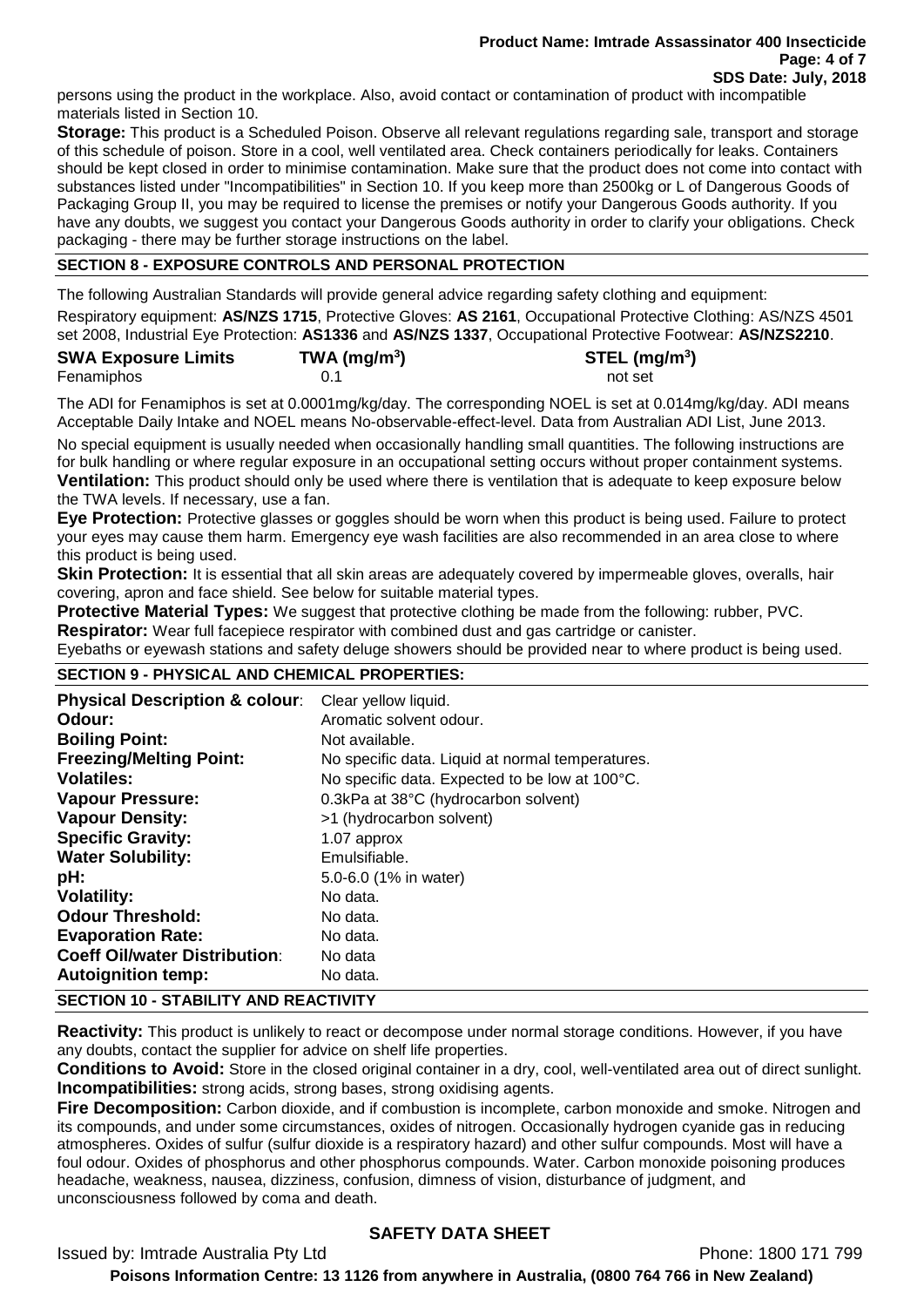**Polymerisation:** Polymerisation reactions are unlikely; they are not expected to occur.

#### **SECTION 11 - TOXICOLOGICAL INFORMATION**

# **Local Effects:**

**Target Organs:** There is no data to hand indicating any particular target organs.

Fenamiphos is highly toxic via the oral route, with reported  $LD_{50}$  values of 2 to 19 mg/kg in the rat and 56 to 100 mg/kg in guinea pigs. It is also highly toxic to dogs and rabbits. The acute dermal toxicity of the compound is also high, with reported dermal LD<sub>50</sub> values of 72 to 154 mg/kg in rats. The inhalation toxicity of the compound is also high, with reported inhalation  $LC_{50}$  values in rats of 0.11 to 0.17 mg/L.

**Chronic toxicity:** A number of long-term feeding studies have been conducted with this compound on several different species of animals. In dogs, dietary doses of 0.0125 to 0.25 mg/kg/day over 2 years produced depressions in cholinesterase activity at middle doses and above. No effects were noted in the liver or in blood chemistry even at the highest dose. Rats exposed to 1.5 mg/kg/day over 2 years experienced increases in thyroid gland and lung weights in females, and increased heart weight in males. There were no organ weight changes noted in the rats at doses below 0.5 mg/kg/day. Brain weights have also been affected by exposure to moderate amounts of the compound. Two studies have been conducted on the potential risk to pesticide workers (loaders and applicators) from the use of Nemacur. One study concluded that occupational exposure levels were more than 100 times lower than the level which causes cholinesterase inhibition in animals and thus the use of the compound did not pose a significant risk to the users. Another study concluded that the main threat to applicators was through the skin on the hands. However, the levels of exposure on the hands were significantly below the level that had caused chronic toxicity in mice. It was concluded that the pesticide could be used safely.

**Reproductive effects:** Both male and female rats fed moderate to high doses of Fenamiphos (0.15 to 1.5 mg/kg/day) over three generations showed no compound-related reproductive effects at the middle doses tested (0.5 mg/kg/day). At the higher doses the second generation of pups showed a decrease in body weight gain. This effect was not seen in the third generation. It is unlikely that this compound would cause reproductive effects in humans.

**Teratogenic effects:** A single study of pregnant rats fed Fenamiphos during gestation over a range of doses (up to 1 mg/kg/day) showed a decrease in the maternal weight at doses of 0.3 mg/kg/day and above. At the highest dose a higher number of the pups from the exposed group had died relative to the unexposed controls, and the pups which survived had decreased weights. In tests with pregnant rabbits fed up to 0.4 mg/kg, no birth defects were noted. However, another reference stated that teratogenic studies were positive in rabbits, though the effects in the offspring were induced at doses much higher than those that cause maternal toxicity. The results from these studies suggest that teratogenic effects in humans are unlikely.

**Mutagenic effects:** A number of studies evaluating the mutagenic potential of Fenamiphos have all shown the compound to be nonmutagenic. The test subjects included bacterial cells and male mice.

**Carcinogenic effects:** Two studies, one conducted with mice and the other with rats, indicated that Fenamiphos is not carcinogenic. One study was conducted for 1 1/2 years at very high levels (up to 7.5 mg/kg/day in mice) and the other study was conducted over 2 years (up to 1.5 mg/kg/day in rats).

**Organ toxicity:** Target organs identified in studies of test animals and exposed workers are the central nervous system, heart, lungs, and thyroid.

**Fate in humans and animals:** Fenamiphos is readily absorbed through the digestive tract and lungs. One study placed the amount absorbed near 95% of the ingested dose. The compound is rapidly broken down within the organism, and the by-products are excreted in the urine. The majority of a dose was recovered in urine within 15 hours after treatment.

# **Classification of Hazardous Ingredients**

# Ingredient **Risk Phrases**

Fenamiphos Conc>=25%: T+; R28; R24

- Acute Toxicity (Oral) Category 2
- Acute Toxicity (Dermal) Category 3
- Hazardous to the Aquatic Environment (Acute) Category 1
- Hazardous to the Aquatic Environment (Chronic) Category 1

# **Potential Health Effects**

See section 11 for Chronic exposure studies.

# **Inhalation:**

**Short Term Exposure:** Symptoms are described fully above.

# **Skin Contact:**

**Short Term Exposure:** Symptoms are described fully above.

# **Eye Contact:**

# **SAFETY DATA SHEET**

Issued by: Imtrade Australia Pty Ltd **Phone: 1800 171 799**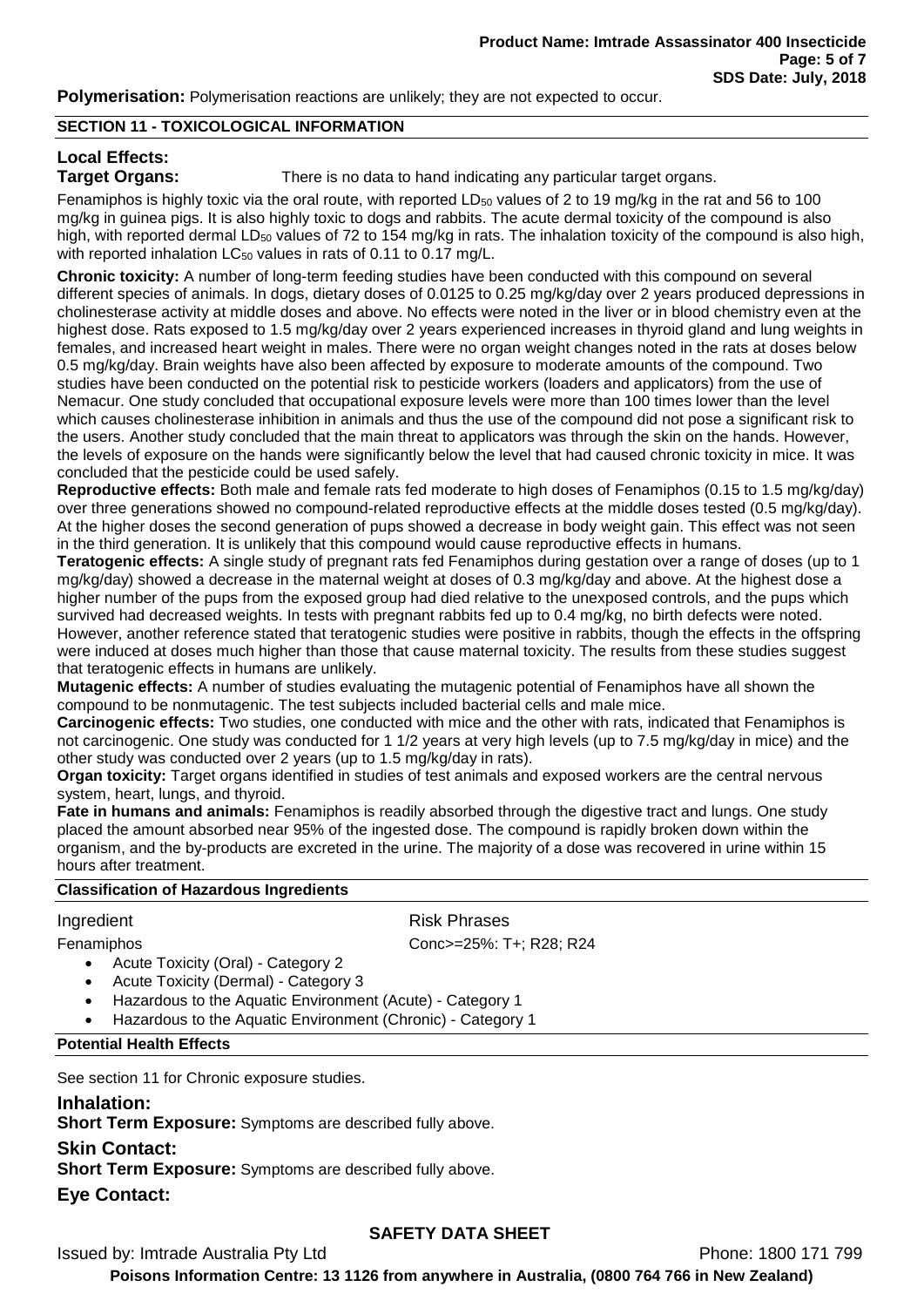**Short Term Exposure:** This product is an eye irritant. Symptoms may include stinging and reddening of eyes and watering which may become copious. Other symptoms may also become evident. If exposure is brief, symptoms should disappear once exposure has ceased. However, lengthy exposure or delayed treatment may cause permanent damage.

# **Ingestion:**

**Short Term Exposure:** Symptoms are described fully above.

# **Carcinogen Status:**

**SWA:** No significant ingredient is classified as carcinogenic by SWA. **NTP:** No significant ingredient is classified as carcinogenic by NTP. **IARC:** No significant ingredient is classified as carcinogenic by IARC.

# **SECTION 12 - ECOLOGICAL INFORMATION**

Very toxic to aquatic organisms, may cause long-term adverse effects to the aquatic environment. This product is biodegradable. It will not accumulate in the soil or water or cause long term problems.

**Effects on birds:** Fenamiphos is very highly toxic to birds, with a reported acute oral LD<sub>50</sub> for the most sensitive species tested, the ring-necked pheasant, of 0.5 mg/kg. LD<sub>50</sub> values for other species range from 1.0 to 2.4 mg/kg, all of which indicate that this is a very highly toxic compound. In a controlled experiment, Fenamiphos was determined to be the most toxic of thirteen different cholinesterase inhibitors. In tests with wild songbirds (red-winged blackbirds and house sparrows) an unspecified dose of Nemacur was highly toxic to these species, with death of the birds occurring within an hour of eating the granules.

**Effects on aquatic organisms:** The toxicity of Fenamiphos to aquatic species varies from moderate to high. Bluegill sunfish are extremely sensitive to the presence of the compound. The LC<sub>50</sub> for Fenamiphos is 9.6 mg/L in this species. Other species tested include the rainbow trout (LC $_{50}$  is 0.11 mg/L) and the goldfish (LC $_{50}$  is 3.2 mg/L). The compound is not expected to bioaccumulate appreciably in aquatic organisms.

**Effects on other organisms:** Fenamiphos is practically nontoxic to honeybees.

# **Environmental Fate:**

**Breakdown in soil and groundwater:** Fenamiphos is moderately persistence in the soil environment, with a reported soil half-life of about 50 days. It appears to have no effect on the activity of soil bacteria. Aerobic processes are most important for breakdown of the compound. Fenamiphos is not strongly adsorbed to soils , but neither it nor its breakdown products have been found in over 1200 wells tested in six states in USA.

**Breakdown in water:** Fenamiphos disappears quickly from water in acidic and alkaline water, but it is stable in neutral water when held in the dark. The compound, when in the presence of artificial light, disappears very rapidly. In a neutral solution, half of the initial amount of the compound degraded within 4 hours.

**Breakdown in vegetation:** In plants, the compound is absorbed through the roots and translocated to the leaves. It is broken down within the plant. The products of its breakdown are relatively persistent and can also inhibit cholinesterase.

# **SECTION 13 - DISPOSAL CONSIDERATIONS**

**Disposal:** Special help is available for the disposal of Agricultural Chemicals. The product label will give general advice regarding disposal of small quantities, and how to cleanse containers. However, for help with the collection of unwanted rural chemicals, contact ChemClear 1800 008 182 http://www.chemclear.com.au/ and for help with the disposal of empty drums, contact DrumMuster http://www.drummuster.com.au/ where you will find contact details for your area.

# **SECTION 14 - TRANSPORT INFORMATION**

**Dangerous according to Australian Dangerous Goods (ADG) Code, IATA and IMDG/IMSBC criteria.**

**UN Number:** 3018, ORGANOPHOSPHORUS PESTICIDE, LIQUID, TOXIC **Hazchem Code:** 2X **Special Provisions:** 61, 274 **Limited quantities:** ADG 7 specifies a Limited Quantity value of 100 ml for this class of product. **Dangerous Goods Class:** Class 6.1: Toxic Substances. **Packaging Group:** II **Packaging Method:** P001, IBC02

Class 6 Toxic Substances shall not be loaded in the same vehicle or packed in the same freight container with Classes 1 (Explosives), 3 (Flammable Liquids where the Flammable Liquid is nitromethane), 5.1 (Oxidising Agents where the Toxic Substances are Fire Risk Substances), 5.2 (Organic Peroxides where the Toxic Substances are Fire Risk Substances), 8 (Corrosive Substances where the Toxic Substances are cyanides and the Corrosives are acids), Foodstuffs and foodstuff empties. They may however be loaded in the same vehicle or packed in the same freight container with Classes, 2.1 (Flammable Gases), 2.2 (Non-Flammable, Non-Toxic Gases), 2.3 (Toxic Gases), 3 (Flammable liquids, except where the flammable liquid is nitromethane), 4.1 (Flammable Solids), 4.2 (Spontaneously

# **SAFETY DATA SHEET**

Issued by: Imtrade Australia Pty Ltd **Phone: 1800 171 799**